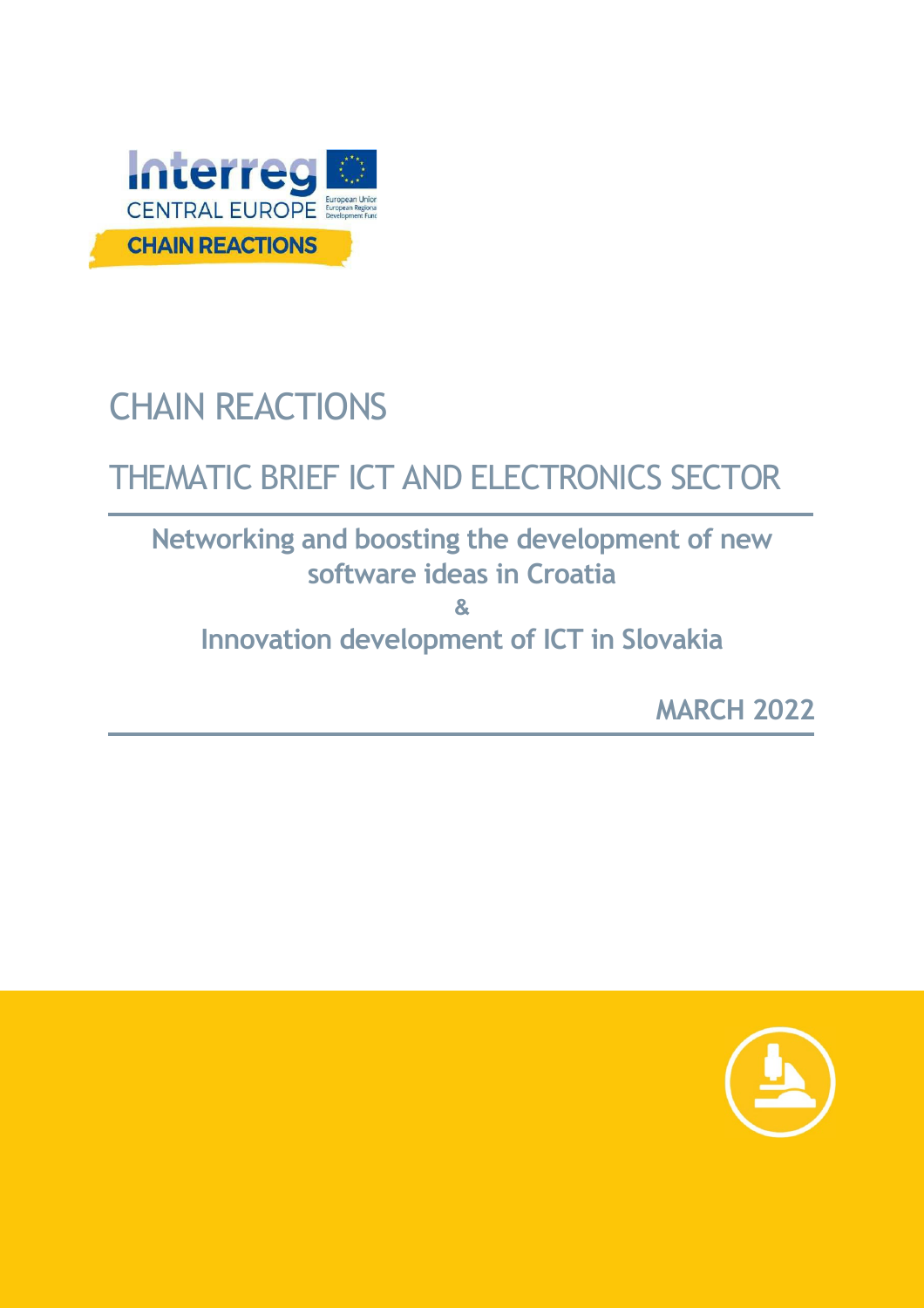



### **ABOUT INNOVATION BRIEFS**

CHAIN REACTIONS addresses the challenge for industrial regions to increase regional capacity to absorb new knowledge and turn it into competitiveness edge and business value. There is a strong need to help SMEs to overcome capacity shortagesforinnovation and integration into transnational value chains.

The project aims at empowering regional ecosystems with the knowledge and tools to help businesses overcome those barriers and generate sustained growth through value chain innovation.

CHAIN REACTIONS focuses thereby on modern approaches considering value chains and their complex developments rather than linear technology transfer approaches. The framework of value chain innovation builds on Porter's 5 forces framework (new entrants, substitutes, customers, suppliers and rivalry) and transversal innovation drivers: key enabling technologies, resource efficiency, digital transformation and service innovation.

During the project lifetime CHAIN REACTIONS published about every third month an INNOVATION BRIEF presenting the rationale behind specific innovation drivers and illustrate them with practical examples.

This thematic brief focuses on the pilot activities performed by the project partners in the area of ICT and electronics sector.

### **Transnational pilot – ICT and electronics**

### **Executive summary**

Croatian Chamber of Economy (CCE-ZCC) and Košice IT Valley (KEITVA) saw the opportunity to support innovation and knowledge transfer in local SMEs through the CHAIN REACTIONS project with defined and structured innovation strategies. The need for innovative ideas must not be seen as an isolated problem. That is why CCE-ZCC and KEITVA were thrilled to participate in this project.

#### **Networking and boosting the development of new software ideas in Croatia**

The aim of the CCE-ZCC's pilot was to encourage innovation, find new software solutions and business partners, transnational and cross-sectoral cooperation and transfer of knowledge and experience. CCE-ZCC intended to achieve this through the involvement of various stakeholders in meetings, trainings, workshops, hackathon and matchmaking event. Within the pilot, 12 software solutions were developed in the field of advanced manufacturing and energy and environment, and through various events participated a large number of different stakeholders, from regional authorities, scientific and research community, universities, public companies, business support organizations, development agencies, clusters and of course SMEs.

#### **Innovation development of ICT in Slovakia**

KEITVA's pilot activities focus on How to bring new innovative perspectives at IT sectors to our region? How to change the current crisis into new possibilities for our area? KEITVA established a Digital autumn platform, so the SMEs and municipality educational institutions can showcase their innovative activities. The goal of the pilot activity is to deepen the dialogue between academia, business, and public sectors and boost the delivery of new business ideas. Due to the pandemic lasting in the past two years and due to the problematic time management of the original pilot idea, KEITVA had to change the pilot action from building the test room for the local hospital to creating the concept of IT segment development in Košice, which in the long term could be more beneficial for the further development of the sector and Kosice region.

CCE-ZCC and KEITVA believe that their pilots provided the participants with new valuable experience, knowledge transfer opportunities, encouraged innovative thinking, and as the ultimate goal contributed to the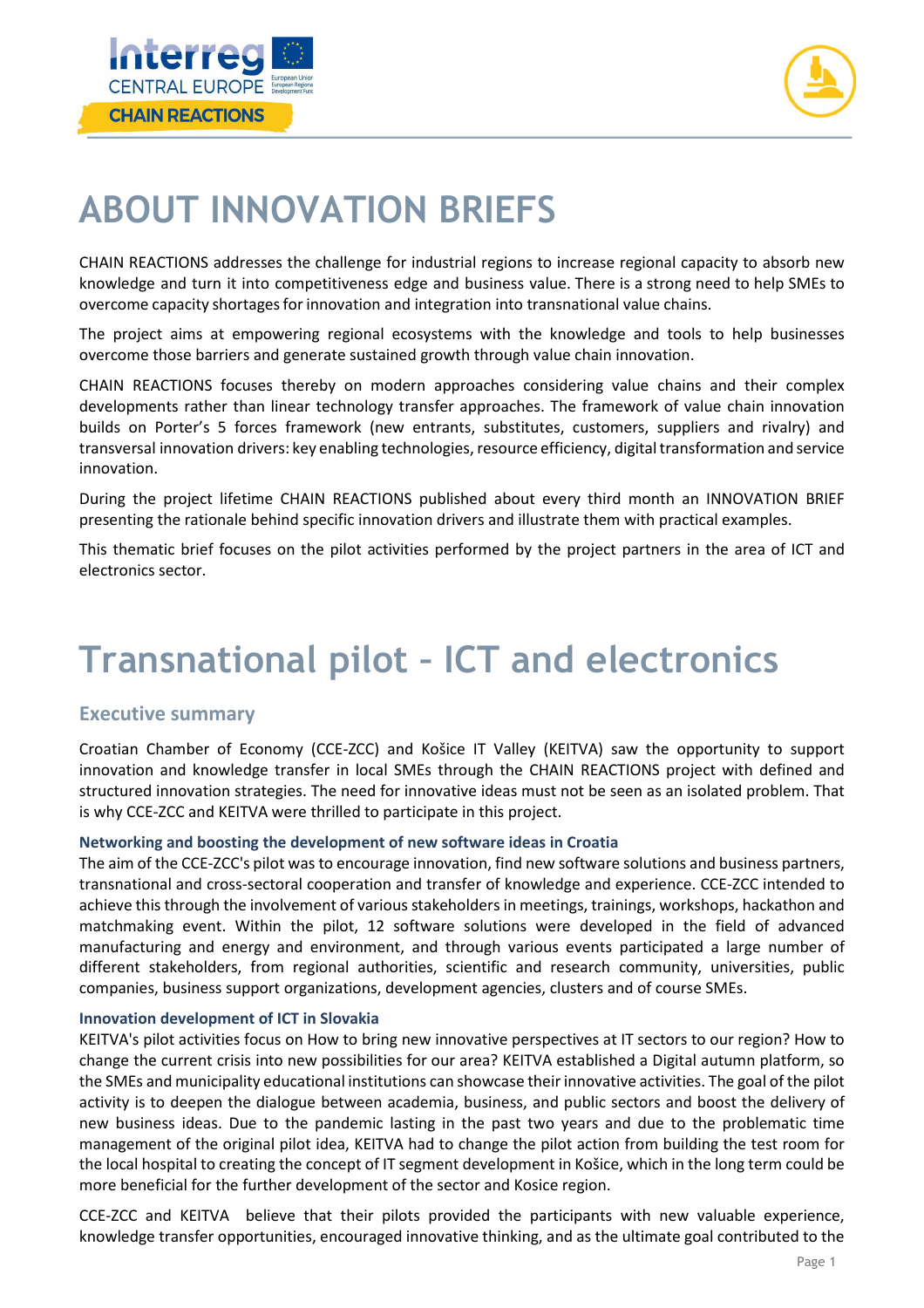



development of new products/services and future business cooperation. The satisfaction of working with CHAIN REACTIONS project partners and other involved stakeholders was significant. Related to that, there is hope for continued business cooperation.

### **Conclusions and lessons learned**

Through pilot activities, and in general through the CHAIN REACTIONS project, CCE-ZCC and KEITVA have benefited a lot. Pilots on the one hand have enabled IT actors, who are mostly SMEs, to focus on the research and innovation process, which has led to the development of 12 valuable software solutions, and on the other hand, the establishment of a platform for innovative business models and activities called Digital Autumn. The platform enables SMEs and municipal educational institutions to showcase their innovative activities. In addition, the IT segment development document was created to perform a comprehensive analysis and subsequent design of the concept of development of Košice through the IT sector using the tax policy of the Slovak Republic. These pilots' outputs remain for the future. Also, through workshops and a matchmaking event, contacts were made, which will hopefully result in future business cooperation.

It was realized that the process of fostering innovation is complex and time-consuming, and needs to be worked on constantly.

It is very important to have reliable and professional partners in such projects, which is the case of CHAIN REACTIONS. The cooperation of duo partners in the ICT sector, i.e. CCE-ZCC and KEITVA, was nice example of this. The communication has always been prompt and goal-oriented, all for the purpose of the best possible implementation of the assigned activities. Also, the other project partners involved in pilot activities have always been ready for transnational and cross-sectoral cooperation.

Due to the COVID-19 pandemic, the time frame of the pilot activities has been changed and previously scheduled events were postponed on several occasions. Based on unforeseen situations and the associated several delays, it has been realized that it is important to be flexible and to adapt to the new conditions.

When it comes to sustainability, project partners' collaboration will not stop here. CCE-ZCC and KEITVA together with RDA Pilsen agreed to implement innovative activities after the formal completion of the project. Activities to be carried out in the next few years:

- Trainings and seminars to encourage women in IT at the transnational level in Croatia, Slovakia and the Czech Republic;
- A series of networking events to help developed the transnational and cross-sectoral relationships between Slovakia, Croatia and the Czech Republic;
- Extension of virtual democentre, a web based platform for sharing the good practice examples of solutions for advanced manufacturing, developed by the RDA. Croatian and Slovak IT companies will be invited to share their innovative software solutions on the platform with the aim to enrich its content.

As a conclusion, a few CHAIN REACTIONS impacts are listed below:

- Project dissemination and its activities;
- Cooperation with stakeholders operating in ICT on national and international level;
- Involvement of regional authorities in project activities, especially through IGA;
- Networking of different stakeholders through meetings, trainings, workshops, hackathon and matchmaking event;
- Stronger connection with the scientific community through cooperation on project activities;
- Informing companies and other stakeholders regarding the funding opportunities for innovation in Croatia and Slovakia;
- Raising awareness the importance of the ICT sector and further digitization of members and other stakeholders, encouraging the women in the ITC sector, and similar activities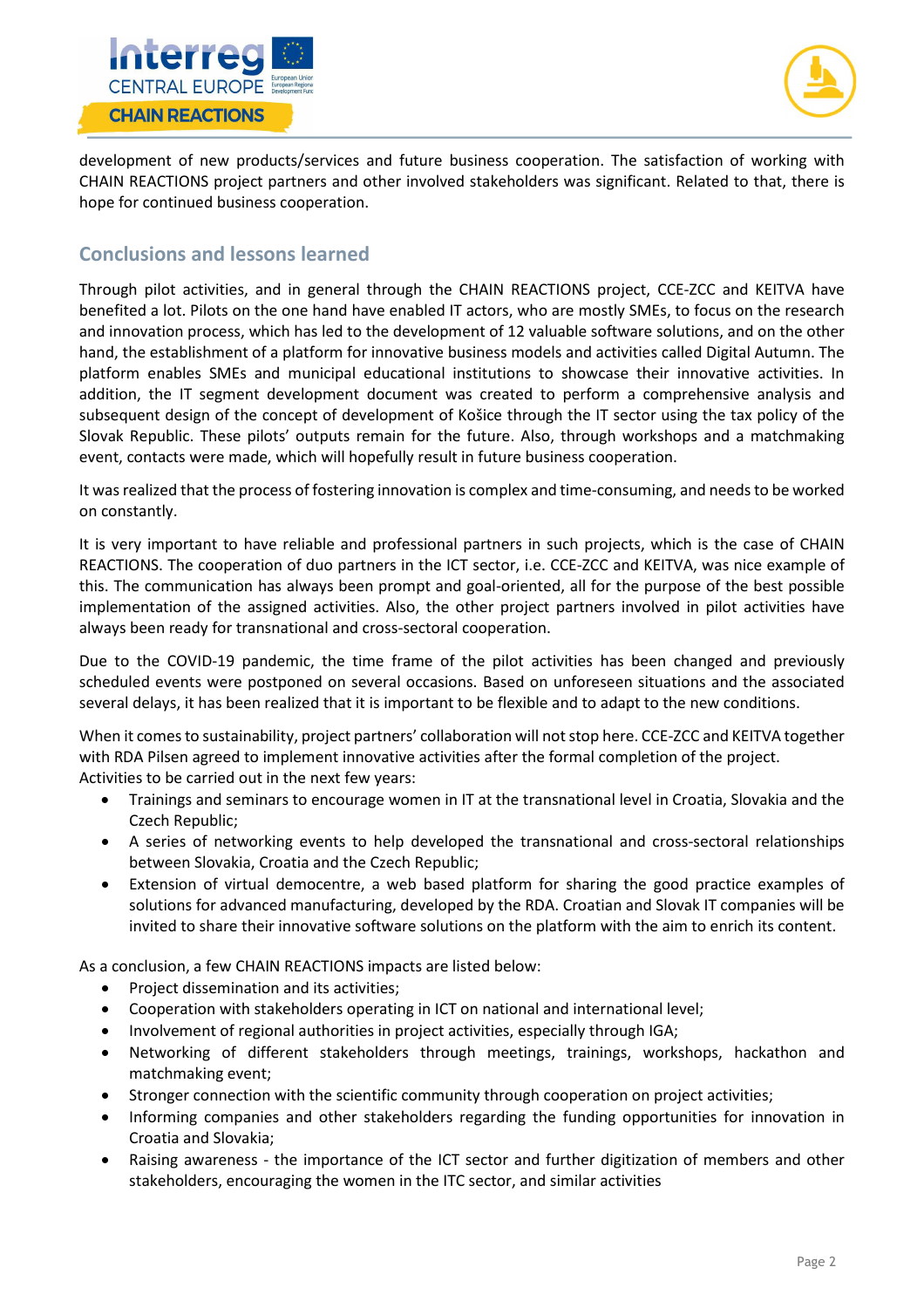



### **Transnational pilot – ICT and electronics sector – Croatian Chamber of Economy – Zadar County Chamber, Croatia**

### **Executive summary**

CCE-ZCC is primarily oriented to the needs of its members, who are mostly SMEs. The Chamber is a link between the private sector, i.e. its members and other stakeholders that directly or indirectly affect the economy. Therefore, in pilot activities CCE-ZCC was focused on SMEs, and through cooperation with other stakeholders sought to encourage transnational and cross-sectoral cooperation. Encouraging innovation was seen as a challenge, and finding software solutions and achieving transnational and cross-sectoral cooperation as an opportunity. There were two steps to achieve this, and that was the organization of the *Hackathon* and *Matchmaking event*. However, before holding those two events, meetings, trainings and workshops with various stakeholders were organized to discuss innovations in the ICT sector and to prepare for the two main activities.

*Hackathon* was organized to motivate ICT sector actors to propose the best solutions for problems that companies from the project partner regions are facing. The key question was *"What are the issues of advanced manufacturing and energy & environment sector that our ICT sector can positively influence?"*

As for the *Matchmaking event*, it was organized to achieve business cooperation between the Croatian ICT sector and the companies of project partners operating in the field of advanced manufacturing and energy and environment, as well as Croatian companies from those sectors. By participating in *Matchmaking*, the authors of innovative solutions from the *Hackathon* and all others who wanted to commercialize their projects were able to find potential business partners. It was held online via the b2match platform.

Prior to the *Matchmaking event*, a *Transnational Workshop* was organized that served to establish transnational and cross-sectoral cooperation, transfer of knowledge and presenting examples of good practice. It was attended by the ICT actors from Croatia and Košice Region, and stakeholders operating in advanced manufacturing from the Pilsen Region.

### **Activities implemented**

CCE-ZCC intended to involve SMEs and other relevant stakeholders in its pilot activities in the best possible way, in order to encourage an innovative process that would lead to the development of new IT products / services on the one hand and transnational cooperation on the other. For this reason, at the beginning of the pilot's development, meetings and workshops were held with various stakeholders, focused on encouraging innovation and transnational cooperation. The highlight of the pilot activities were *Hackathon* and *Matchmaking event*, and CCE-ZCC together with project partners KEITVA and RDA managed to organize an additional event in the form of a *Transnational Workshop* that served to network stakeholders from Croatia, Slovakia and the Czech Republic.

From the beginning of the work on the pilot, CCE-ZCC first contacted the IGA members and presented to them how it intended to carry out this activity.

At the *Value chain analysis workshop* held in June 2020, IGA members were presented with the scope and objectives of the pilot, together with a time frame for implementation. It was agreed to hold frequent communication, as well as trainings and workshops aimed at encouraging innovation in the ICT sector, with an emphasis on cross-sectoral cooperation. The *Hackathon* was scheduled for spring 2021, and the *Matchmaking event* for the fall of the same year. Subsequently this had to be postponed due to the situation with COVID-19.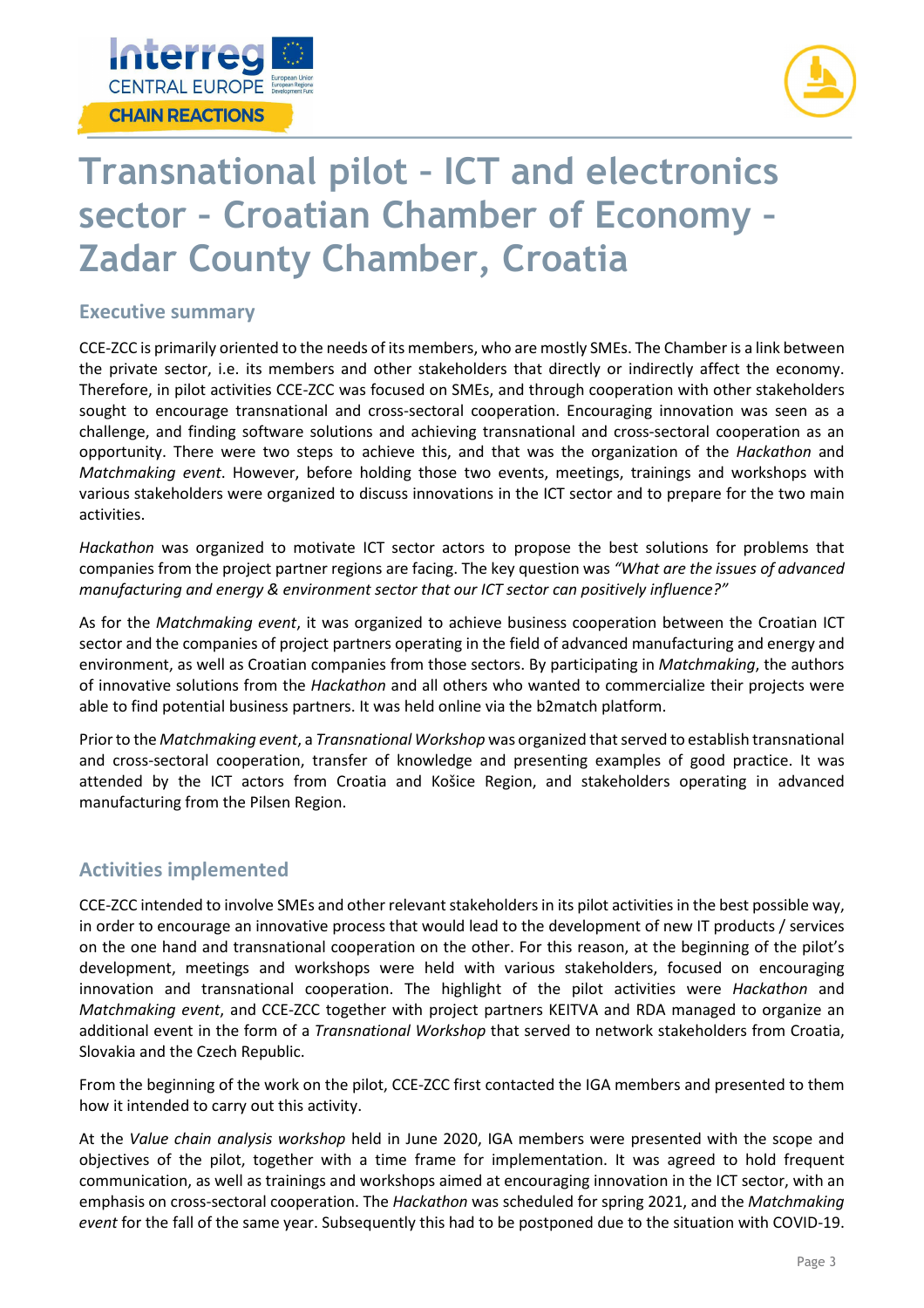



The Croatian ICT sector was analyzed and the method of attracting companies operating within it was worked on. One of the goals was also to determine the common interests of Croatian IT companies and sectors in which pilot project partners operate - advanced manufacturing and energy and the environment sector. Advanced manufacturing was the focus of the RDA Pilsen from the Czech Republic, and the energy and environment sector was of the STP from Slovenia.

An unexpected situation arose, just as the pilot activities started to heat up. The consequences of the COVID 19 pandemic have spilled over into the ICT sector in Croatia. Through meetings and communication with IT companies it was noticed they are overwhelmed with work, have plenty of new projects to develop, and for this reason, many of them had to cancel their interest in participation in the *Hackathon*. For that reason and through conversations with IGA members, it was agreed that it is complicated to organize a *Hackathon* at a previously scheduled time. Due to that, the organization of it had to be postponed. It was agreed to hold it at the end of the summer of 2021, but for the same reasons it had to be postponed for the second time. In order to attract IT companies to participate in the *Hackathon*, budget modification was requested from the Lead Partner to provide funds for the *Hackathons* winners, which was accepted. It turned out that these funds encouraged a better response to participate in the *Hackathon*. It was subsequently agreed to hold *Hackathon* in November.

Prior to that, in September 2021, the *Industrial Innovation Workshop* was held online. It served to present the CHAIN REACTIONS project, the partnership network, trends and directions of sector development, connecting ICT with other industries and to give examples of good practice. All this was done with the aim of encouraging innovative thinking among participants and their further involvement in pilot activities, especially in the *Hackathon*. The workshop also provided with data that are beneficial in creating transnational industrial innovation roadmap. Over 20 participants attended the workshop, most of them SMEs. Lecturers at the workshop were professors and assistants from the Faculty of Electrical Engineering and Computing of the University of Zagreb and Faculty of Mechanical Engineering and Naval Architecture of the University of Zagreb, the president of the Croatian Competitiveness Cluster of the ICT Industry, as well as representatives of companies operating in the field of IT and advanced manufacturing.

Topics discussed at the workshop:

- the direction in which the ICT sector is developing and how to link it with other sectors;
- building a startUp ecosystem in the era of Industry 4.0 and Croatia's readiness for industrial change, mostly in terms of the development of smart factories;
- connecting computing and neuroscience and cooperation between the private sector (ICT) and the scientific community;
- innovative solutions in industrial automation.

Finally, a discussion followed with the aim of involving the present stakeholders in the pilot activities.

In November 2021, the conditions for organizing a *Hackathon* were finally met. It was organized with the aim of finding software solutions in the field of advanced manufacturing and environmental protection. The event was intended for the IT sector (SMEs, crafts, start-ups, freelancers and students). Due to the COVID 19 pandemic situation, *Hackathon* was organized differently than usual, i.e. the participants had five days, from November 12 to 17 to develop solutions that were presented to the jury at the final event. The final event took place on November 24 in a *hybrid form*, i.e. on spot in the premises of the Zadar County Chamber and online. One of the goals of the *Hackathon* was also to find potential business partners from Croatia, Slovenia, Slovakia or the Czech Republic through the developed solutions.

The solution did not have to be in the final form, but could have been:

- only an elaborated project without a final solution,
- elaborated project with a proposal of a specific technological solution,
- partially elaborated and developed technical solution with a proposal for the final solution

In total, 21 teams applied, which together counted over 50 participants. The solution submitted 12 of them. Some of the participants had to withdraw from the competition for private, business or health reasons.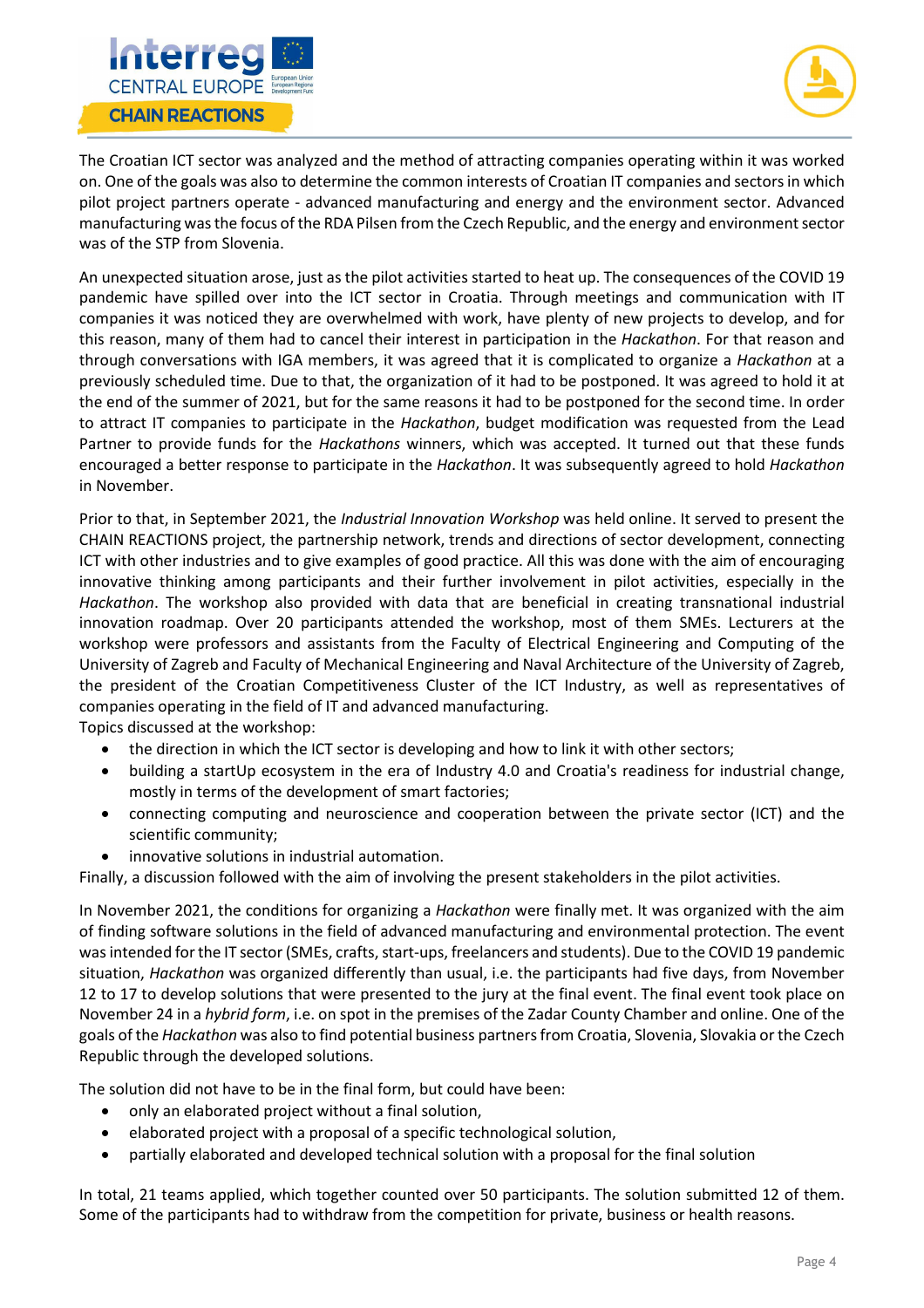



At the final event, all the solutions developed during the *Hackathon* were presented and the winner was announced. Looking at the organizational form, 10 SMEs and 2 freelancers participated in the final event.

In the jury were:

- Ivan Lupić, president of the Croatian Competitiveness Cluster of the ICT Industry
- Nedeljko Štefanić, professor at the Faculty of Mechanical Engineering and Naval Architecture of the University of Zagreb and director of Culmena Ltd. which developed the project "100 smart factors"
- Marko Jović, local coordinator of the CHAIN REACTIONS project

The winner of the *Hackathon* is the Kodium Pro team, which developed the *KIES platform* (*Kodium Intelligent Energy Saver*) and won a prize of HRK 25,000.00 in gross amount. Team members come from small IT firm Kodium Pro d.o.o. from Zagreb. *KIES platform* is a solution that receives any type of sensor data, processes it and gives valuable insight into business, uses an AI module to automatically find anomalies, detect correlated sensors and "learns as it goes", provides regression analysis for production to predict future needs and provide indicators for business decisions. It can work in a hybrid mode – parts of the data can be collected manually using provided mobile application. *KIES* provides a powerful reporting engine that allows user to analyses data at the precision level he requires. Regression analysis offers a measurable method to track production efficiency of various machines, production lines or companies. The system allows immediate notifications for critical indicators – for example critical temperature or detection of a burst pipe. It is intended for companies that want to control costs and improve efficiency and any company looking to improve insight into their production process. Companies implementing ISO 50001 with the need for a robust and capable reporting engine, municipal companies looking for remote metering solution and ecologically friendly companies wanting to reduce their energy and CO2 footprint can use KIES platform.

In addition to finding software solutions, the purpose of pilot activities was to achieve transnational and crosssectoral cooperation of companies from the regions involved in the pilot, but also other interested stakeholders. That was the goal of the *Matchmaking event*. It was intended for the ICT, advanced manufacturing and energy and environment sector. As the *Matchmaking event* was related to the *Hackathon*, CCE-ZCC had to postpone its holding several times. It was held online via the b2match platform on February 28, 2022 and gathered 44 participants, of which 40 SMEs. In addition, there was a special speaker at the event, Mr. Peter Sczigel, Project Manager of the Due Diligence Helpdesk on EU Sanctions for EU SMEs dealing with Iran, an initiative funded by the European Union. The overall objective of the Helpdesk is to support EU businesses, SMEs that are willing to engage in business transactions with Iran. They saw the event, contacted CCE-ZCC and suggested cooperation. CCE-ZCC asked LP for opinion on their participation and received positive feedback. In this way, the project gained additional promotion and visibility.

Prior to the *Matchmaking event*, also in February 2022, CCE and KEITVA together with RDA organized an online *Transnational workshop* that served to establish transnational and cross-sectoral cooperation, transfer of knowledge and presenting examples of good practice. IGA members and other participants in the pilot activities were invited, such as participants from the *Hackathon*. In total, 16 people attended the event, of which 9 representatives of SMEs. At the first half of the *Transnational workshop* partners focused on presenting the CHAIN REACTIONS project and pilot activities to the present stakeholders. The significant part of the workshop was the presentation of the transnational industrial innovation roadmap for the ICT and electronics sector, which was developed by duo partners, i.e. KEITVA and CCE-ZCC. The main part of the workshop was the presentation of each partner's opportunities for international cooperation.

Few potential activities have been defined:

- Training and seminars to encourage women in ICT at the transnational level in Croatia and Slovakia;
- Series of networking events to help developed the transnational and cross-sectoral relationships between Slovakia, Croatia and the Czech Republic;
- Extension of the virtual democentre, developed by the RDA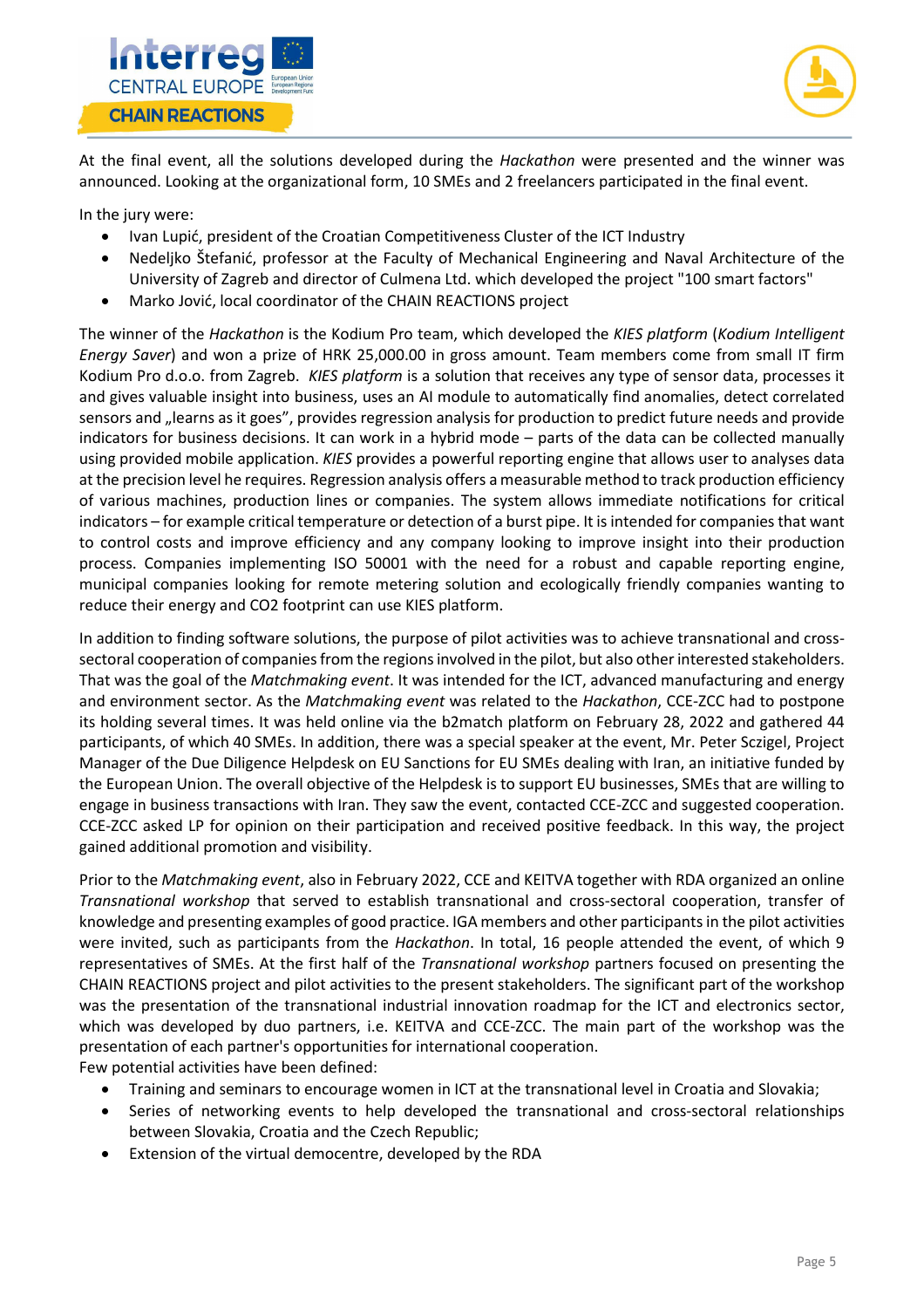



### **Key results**

The impact of the pilot activities is reflected in the fact that CCE-ZCC has managed to connect various stakeholders, encourage innovation, promote the development of new software products and services, transfer knowledge and share examples of good practice.

From the perspective of CCE-ZCCs benefits in the implementation of pilot activities, concrete cooperation has been established with representatives of regional policy makers, the scientific community, public companies, business support organizations, clusters and of course SMEs. SMEs have always been the focus of the CCE-ZCC, and in this pilot over 65% of all stakeholders involved were SMEs.

CCE-ZCC have placed the importance of fostering innovation at the top of the list of priorities, along with transnational networking, and through cooperation with project partners and their stakeholders, it has gained valuable experience and contacts that will remain after the completion of the project.

A brochure with all hackathon participants and their solutions is being prepared, and will represent one of the pilot's outputs.

In addition, one of the goals of this pilot is sustainability. Related to this it is expected that pilot activities will yield business cooperation between the pilot participants. In the future, CCE-ZCC will certainly strive to maintain contact and conduct joint activities with its duo partner KEITVA and other project partners involved in pilot activities, namely RDA from Pilsen and STP from Maribor.

### **Transnational pilot – ICT and electronics sector – Košice IT Valley, Slovakia**

#### **Executive summary**

The KEITVA saw the opportunity to support innovation and knowledge transfer in local SMEs through this project with defined and structured innovation strategies. However, the need for innovative ideas must not be seen as an isolated problem. Therefore, KEITVA is very vigilant that all the activities stay active throughout the activities after the project is finalized. The sustainability of the activities is crucial in chain value projects.

The main objectives of the pilot activity of KEITVA are to map the Košice region's ecosystem and create a roadmap that will help to understand different sectors. Extending the trialogue between the scholarly community, business, and public areas is vital. To educate stakeholders from various sectors of the needs of innovation and ICT across the public (academia, health sector) and private sphere and create a platform for regional stakeholders and players to promote their innovative activities.

Košice IT Valley, as a well-known cluster with more than 60 members from the different target groups (SMEs, large companies, Higher education institutions, and regional authority) and IT background, has a broader impact on implementing required instruments. Cluster actively participate in the development of regional entrepreneurship and SME competitiveness. Our members are also regional organizations. For those organizations, we are, amongst many other fields, also an apparatus for innovation knowledge sharing. Companies can share their experience with innovation and possible enhancements throughout the pilot implementations. KEITVA is increasing citizens' knowledge to recognize the innovation potential connected to using IKT and learn methods of creating innovative ideas to bring business and success to the region. KEITVA supports competitive innovation-oriented SMEs and achieves their growth and engagement on a national scale.

**Digital Autumn** is a platform created by KEITVA to promote innovative business models and activities. It is a platform for SMEs, municipalities, educational institutions, Startups to use and promote their innovative ideas and actions. The other pilot activity is a document **- ICT segment development in Košice.**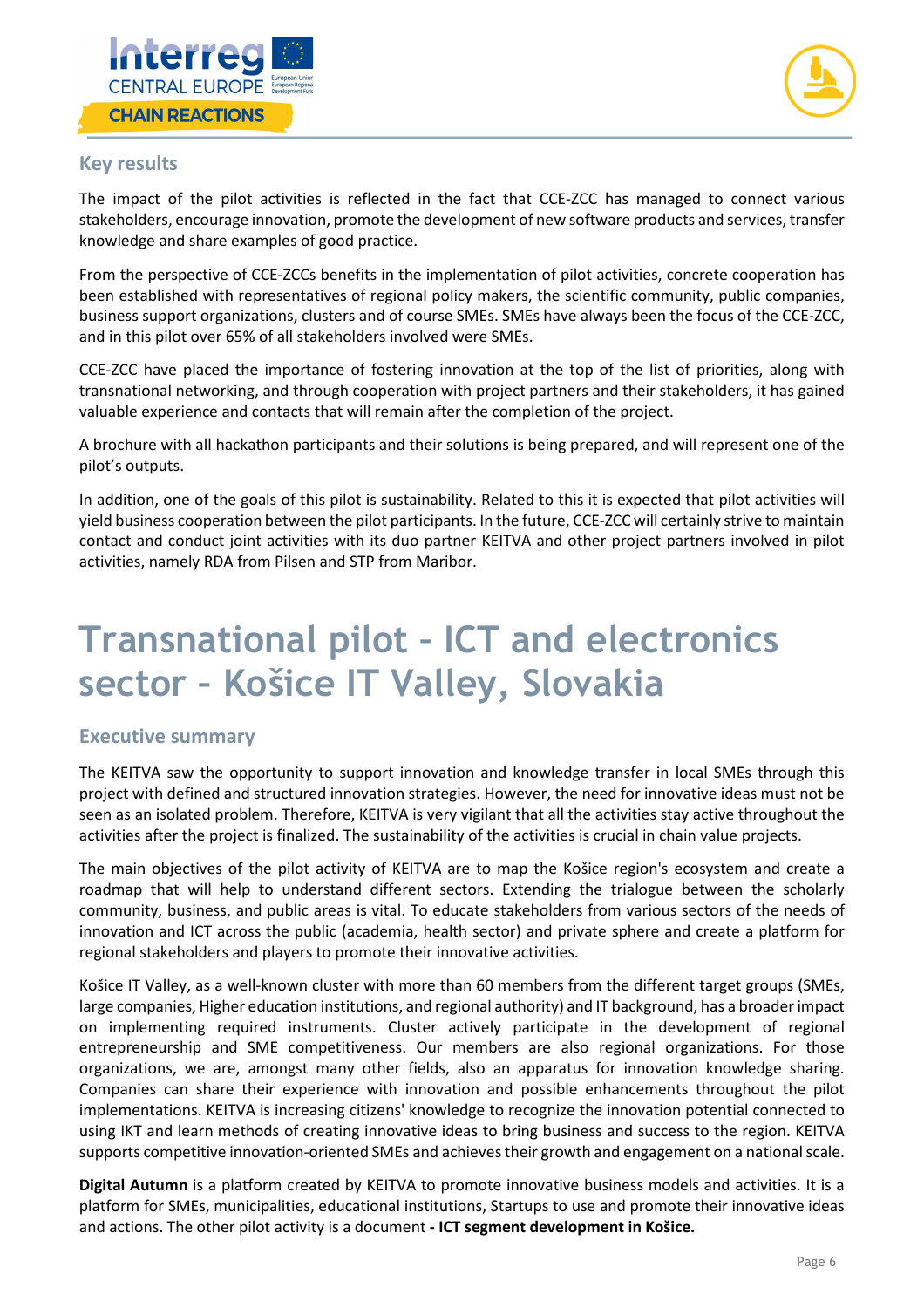



The document was created to perform a comprehensive analysis and subsequent design of the concept of development of Košice through the IT sector using the tax policy of the Slovak Republic. The analytical part of the document is expressed by a summary of the basic assumptions that apply to the IT industry.

### **Activities implemented**

Košice IT Valley managed to get in touch with potential partners that could be involved in the pilot activity. Mapping and involving SMEs, large companies, startups, business support organizations, and healthcare providers in the pilot's events were organized to discuss innovation needs in ICT and the possibility of future focus of the region in e-health. The self-government region was identified as a critical partner for further developing the ICT Industry in the events. It enables the creation of the pilot's synergies and future regional specialization. In the Košice region, the ICT sector is quite developed (with hospitals and with the Faculty of Medicine), representing the region's future.

In May 2021, KEITVA focused on innovative solutions across the sectors. Webinar on very current topic "How to implement innovative solutions across the sectors." 17 participants were discussing the topic. The feedback on the webinar was positive. The idea of the meeting was to make the first step to communicate innovative solutions across the sectors and interconnect different sectors. We have defined how ICT impact Healthcare.

#### ICT impact in Health sectors

- Management systems
- Communication systems
- Computerized decision support systems
- Information systems

June 2021 was a month when employees of KEITVA were educated on the Effectuation workshop. The idea behind it is to gain the knowledge, and then KEITVA can forward the workshop and expertise in the native language for their network and ecosystem. The workshop introduced the partner to a new decision making action that could bring new things into the world. This workshop and exercise can positively influence independent logic and innovation thinking. Alexandra Rudl moderated the workshop.

July was the month KEITVA was able to create a physical meeting with a large number of people. It was important that the SMEs, stakeholders, representatives of the city, and self-governing region were informed about our activities and the Chain Reaction project. There were many presentations, discussions, and interesting, innovative ideas at the event. We acknowledge that the ICT sector is a significant economic driver of the 21st century. It is one of the fastest-growing industries in the world. Slovakia is no exception, where the ICT sector brings job opportunities of a new quality, diversifies the national economic structure, supports export performance, and helps the country build a knowledge-based economy.

The topic of the event: How to bring new innovative perspectives to the IT sector to Košice region and how to change the current crisis into new possibilities for this region.

We experience massive digitisation, automatization, cybersecurity risks. Tools of the future include Intelligent Business, Artificial Intelligence, Machine Learning, Industry 4.0, etc.

Due to the boom in Industry 4.0 and digitalisation, we can discuss the benefits of reducing emissions in the automotive industry and using less harmful techniques.

ICT plays a vital role in reducing energy intensity and increasing energy efficiency.

• The development of cloud computing is beneficial for energy sectors by sharing processers and hardware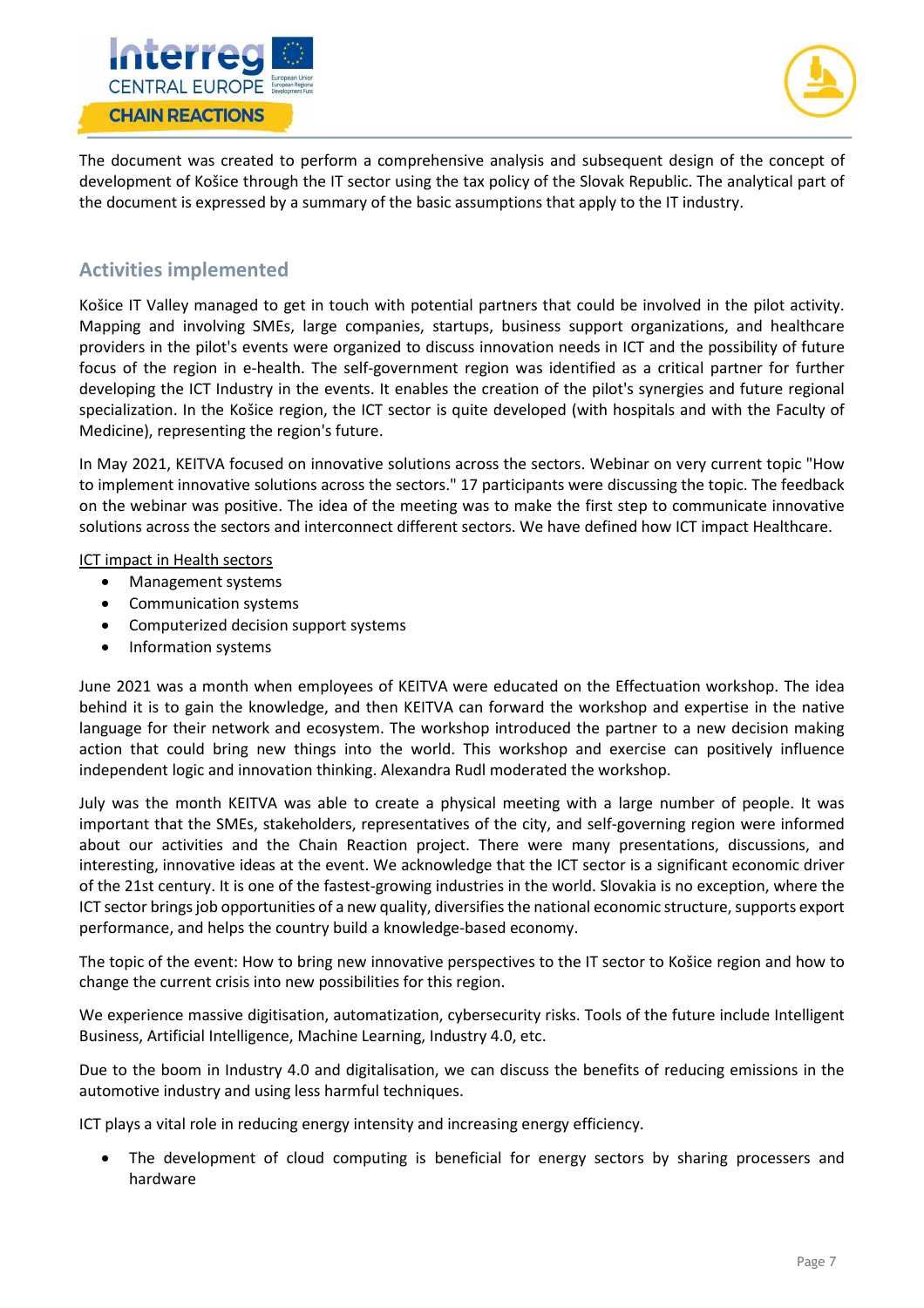



Because of the long-lasting epidemiologic circumstance, the Slovak Health area discovers many spots where digitisation can improve. During the workshops, the delegates of all areas communicated their perspective on how the health sector could be mechanised more effectively.

Košice IT Valley was one of the accomplices who took part in making a call center for clinics and the health sector for individuals with inquiries concerning the current circumstance. Furthermore, one of KEITVAs partners is responsible for an application GreenPass for Slovakia that is utilised for a vaccination certificate.

Although the conversation was zeroing in chiefly on the current circumstance, there were numerous assessments that, due to ICT contribution in the health sector, are more dependable and proficient.

What part of the health sector was improved by ICT before COVID-19:

- Data storages
- Communication
- Remote consultation
- Diagnosis and treatment
- Cooperation amongst health workers

ICT impact in health sectors:

- Management systems
- Communication systems
- Computerised decision support systems

In August, KEITVAs employees kept educating themselves on Design Thinking which helped in the further workshop, especially with stakeholders and SMEs. The design thinking technique is trendy, especially in startups. As participants were informed, 68% of innovation processes are more efficient. Our main challenge was to improve internal communication. One of the activities KEITVA employees did was an Interview. The activity helped participants to find important information, and they stayed open-minded. All these aspects are vital for further business development for creating an innovative action.

September's workshop goal is to share the workshop's outcome held on 1.7.2021, so the partners can create the most relevant roadmap of the ICT sector. Both partners shared their agendas of the workshop and the primary outcome from the Industrial Innovation workshop held in partners' countries in their language.

The main point that was discussed focused on ICT and healthcare and ICT and energy. The duo partners exchanged the findings and were able to do the next step.

The SWOT analysis is a great way to start implementing and start thinking of a new innovative idea.

On the KEITVAs Octobers workshop, they create a SWOT analysis and come up with the activities for the industrial innovation roadmap and agenda so we can share the outcomes of the agenda with the project partner. We created a proposal of joint activities and defined potential partners that will be actively participating in the defined activities.

Four activities were divided into three categories

- Campaign / Transfer of knowledge
- Creating a concept based on data
- Educate

Activities:

- The concept of IT segment development
- IT needs you
- Step by Step
- LAB IT Creativity